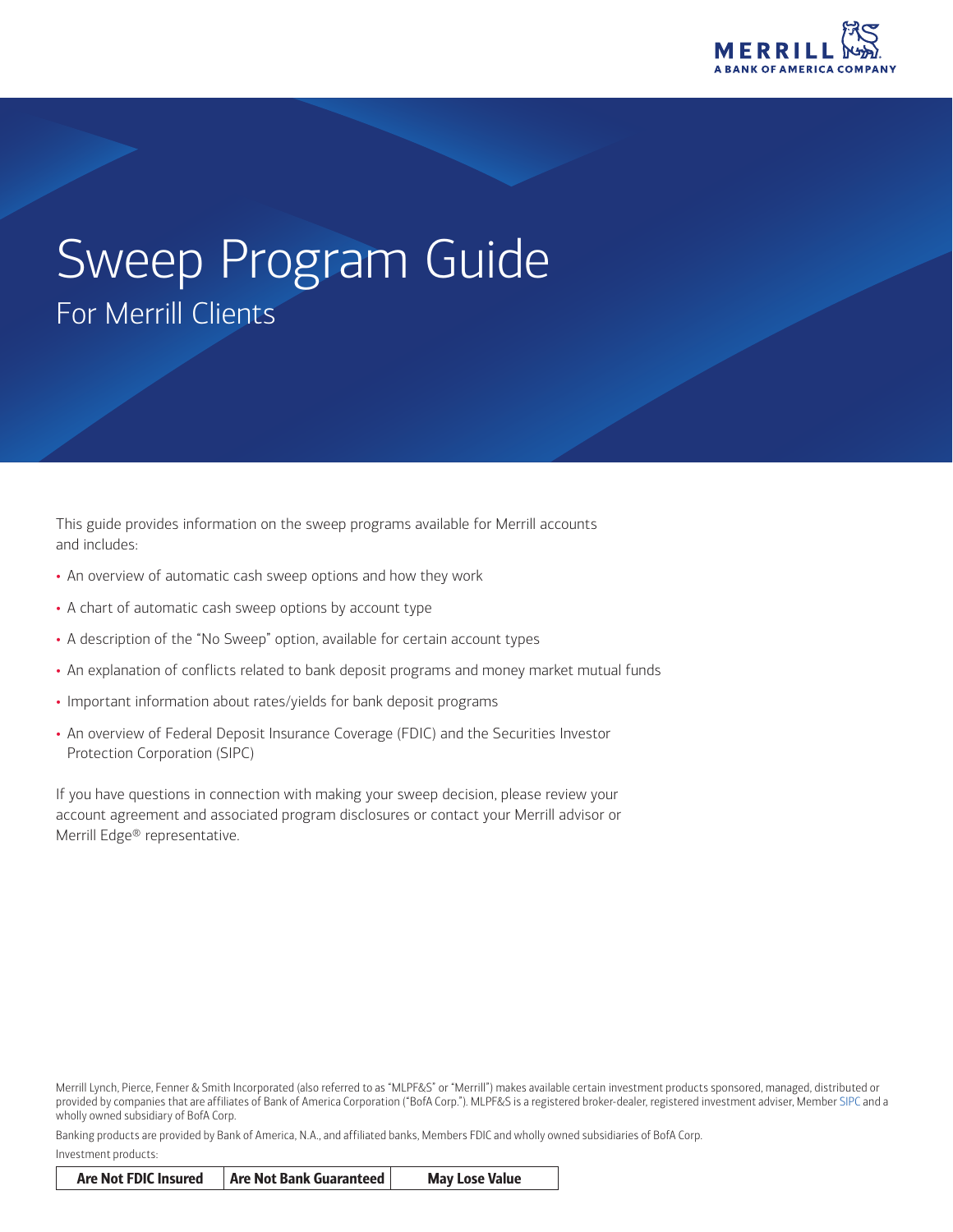#### Automatic cash sweeps

The deposit of checks, the sale of securities and other activities generate cash balances in your Merrill account. You can choose to have the cash automatically "swept" to a bank deposit program or, for a limited number of account types, you may be able to choose a money market mutual fund. This "automatic cash sweep" is also called a Primary Money Account. With an automatic cash sweep feature, you do not need to contact your Merrill advisor or speak to a Merrill Edge representative to deposit or withdraw funds from your Primary Money Account. The sweep happens automatically.

If your account has a bank deposit program as an automatic cash sweep, your cash is deposited into a deposit account with one or more Merrill Lynch Affiliated Banks: Bank of America, N.A. ("BANA"), Bank of America California, N.A. ("BA-CA"), or Merrill Lynch Bank and Trust Company (Cayman) Limited ("MLBTC"). Collectively, these banks are referred to as the "Merrill Lynch Affiliated Banks."

The charts on the following pages outline the available automatic cash sweep options by account type.

#### Primary money accounts for U.S. residents

|                                                                                                                                                                                       | Automatic cash sweep options — bank deposit programs |                     |
|---------------------------------------------------------------------------------------------------------------------------------------------------------------------------------------|------------------------------------------------------|---------------------|
| Account type                                                                                                                                                                          | Name                                                 | Participating banks |
| Cash Management Account <sup>®</sup> (CMA® Account), CMA<br>SubAccount <sup>®</sup> , Cash Management Account <sup>®</sup> for Trust,<br>International Cash Management (ICMA) Account | Merrill Lynch Bank Deposit Program                   | BANA and BA-CA      |
| IRA, Roth, Rollover, SEP, SIMPLE and BASIC                                                                                                                                            | Retirement Asset Savings Program                     | BANA and BA-CA      |
| <b>Education Savings Account (ESA)</b>                                                                                                                                                | Retirement Asset Savings Program                     | BANA and BA-CA      |
| Health Savings Account (HSA) and Medical Savings<br><b>Accounts</b>                                                                                                                   | Merrill Lynch Bank Deposit Program                   | BANA and BA-CA      |
| Merrill Edge® Self-Directed CMA                                                                                                                                                       | Merrill Lynch Direct Deposit Program                 | <b>BANA</b>         |
| Merrill Edge Self-Directed IRA, Roth, Rollover,<br>SEP, SIMPLE and BASIC                                                                                                              | Retirement Asset Savings Program                     | BANA and BA-CA      |

#### Primary money accounts for non-U.S. residents[\\*](#page-1-0)

|                                     | Automatic cash sweep options — bank deposit programs              |                    |
|-------------------------------------|-------------------------------------------------------------------|--------------------|
| Account type                        | Participating banks<br>Name                                       |                    |
| CMA, CMA SubAccount, CMA for Trust, | Merrill Lynch Bank Deposit Program                                | BANA and BA-CA     |
| <b>ICMA Account</b>                 | International Bank Variable Rate<br>Deposit Facility <sup>†</sup> | MLBTC <sup>+</sup> |

<span id="page-1-0"></span>\* These automatic cash sweep options are not available to all clients. Jurisdictional restrictions apply. Please contact your Merrill advisor to determine if you are eligible to participate. For additional information on these automatic cash sweep options, please see your account agreement or contact your Merrill advisor or a Merrill Edge representative.

<span id="page-1-1"></span>† International Bank Variable Rate Deposit Facility is offered only to non-U.S. citizens who are not residents of the United States.

<span id="page-1-2"></span>‡ Deposits are placed with MLBTC, a bank incorporated in the Cayman Islands. Deposits held at MLBTC are not deposits within the meaning of the Federal Deposit Insurance Act (12 U.S.C. 1813(I)); are not insured or guaranteed by the U.S. government, the FDIC or any other government agency; or covered by any other deposit protection program.

#### Primary money accounts for U.S. entities

|                                                                                         | Automatic cash sweep options — bank deposit programs |                     |
|-----------------------------------------------------------------------------------------|------------------------------------------------------|---------------------|
| Account type                                                                            | Name                                                 | Participating banks |
| <b>Business Investor Account (BIA)</b>                                                  | Merrill Lynch Business Deposit Program               | BANA and BA-CA      |
| Working Capital Management Account<br>(WCMA® Account), WCMA SubAccount and ICMA Account | Merrill Lynch Bank Deposit Program                   | BANA and BA-CA      |
| Endowment Management Account™ (EMA®),<br><b>EMA II and EMA SubAccount®</b>              | Merrill Lynch Bank Deposit Program                   | BANA and BA-CA      |
| Merrill Edge Self-Directed BIA                                                          | Merrill Lynch Business Deposit Program               | BANA and BA-CA      |
| Merrill Edge Self-Directed WCMA                                                         | Merrill Lynch Bank Deposit Program                   | BANA and BA-CA      |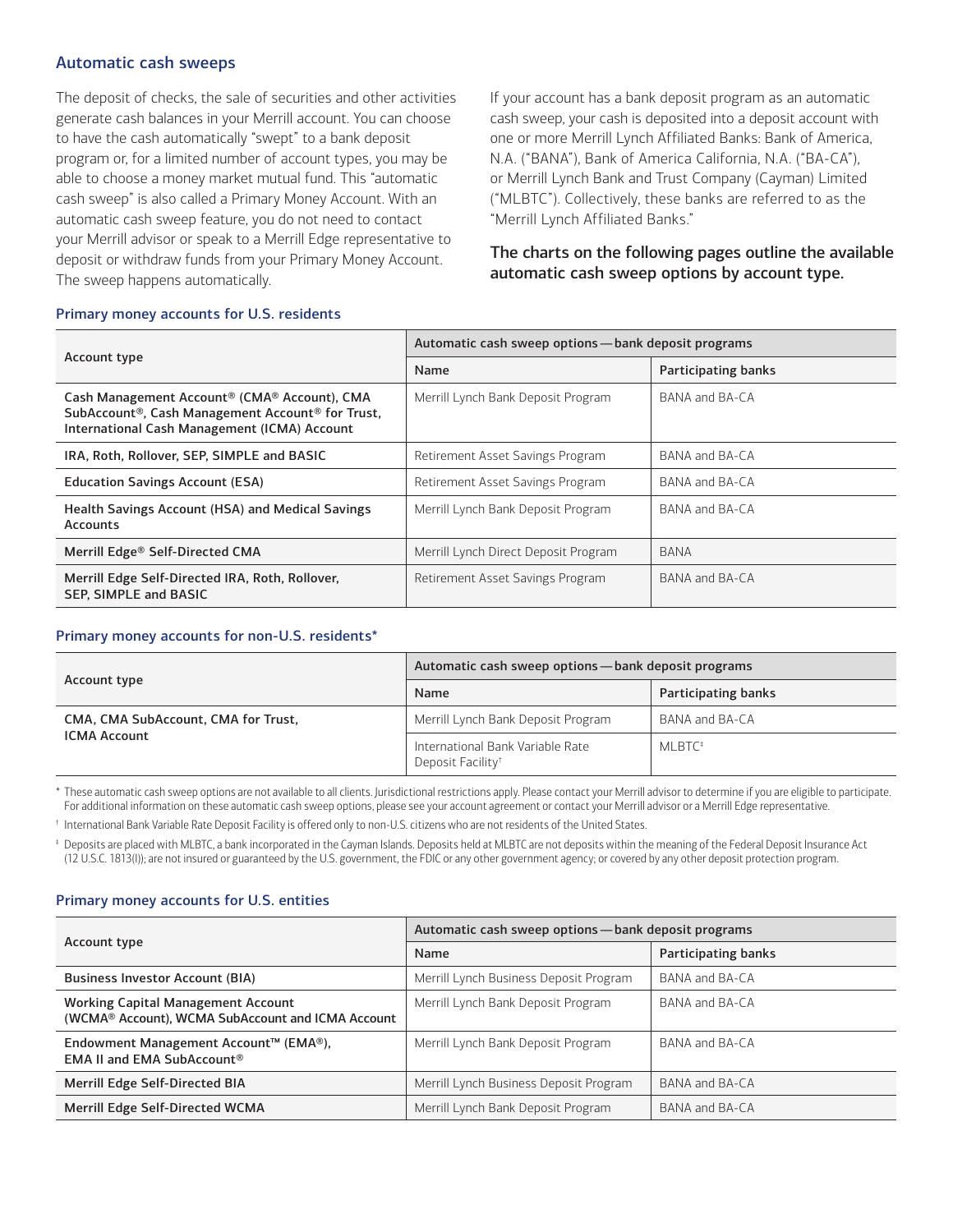#### Primary money accounts for non-U.S. entities[\\*](#page-2-0)

|                                        | Automatic cash sweep options - bank deposit programs |                            |
|----------------------------------------|------------------------------------------------------|----------------------------|
| Account type                           | Name                                                 | <b>Participating banks</b> |
| WCMA, WCMA SubAccount and ICMA Account | Merrill Lynch Bank Deposit Program                   | BANA and BA-CA             |
|                                        | International Bank Variable Rate<br>Deposit Facility | MLBTC <sup>+</sup>         |
| <b>Business Investor Account (BIA)</b> | Merrill Lynch Business Deposit Program               | BANA and BA-CA             |
|                                        | International Bank Variable Rate<br>Deposit Facility | MLBTC <sup>+</sup>         |

<span id="page-2-0"></span>\* These automatic cash sweep options are not available to all clients. Jurisdictional restrictions apply. Please contact your Merrill advisor or Merrill Edge representative to determine if you are eligible to participate. For additional information on these automatic cash sweep options, please see your account agreement or contact your Merrill advisor or a Merrill Edge representative.

<span id="page-2-1"></span>† Deposits are placed with MLBTC, a bank incorporated in the Cayman Islands. Deposits held at MLBTC are not deposits within the meaning of the Federal Deposit Insurance Act (12 U.S.C. 1813(I)); are not insured or guaranteed by the U.S. government, the FDIC or any other government agency; or covered by any other deposit protection program.

#### Primary money accounts for qualified retirement plans held in RCMA account types and self-directed brokerage (SDB) accounts

|                                                                                        | Automatic cash sweep options - bank deposit programs     |                                            | Automatic cash sweep options-                                       |
|----------------------------------------------------------------------------------------|----------------------------------------------------------|--------------------------------------------|---------------------------------------------------------------------|
| Account type*                                                                          | Name                                                     | Participating banks                        | money market mutual funds                                           |
| <b>Retirement Cash Management</b><br>Account (RCMA®) and RCMA                          | Insured Savings Account<br>("ISA®") Program <sup>+</sup> | BANA and Non-Affiliated Banks <sup>+</sup> | • BlackRock Liquidity Funds:<br>Fed Fund - Cash Reserve Class       |
| SubAccount (for Investment Only)                                                       | Merrill Lynch Bank Deposit<br>Program                    | BANA and BA-CA                             | • BlackRock Liquidity Funds: Treasury<br>Trust - Cash Reserve Class |
| RCMA II (for Investment Only)<br>and RCMA accounts used for<br><b>Advisor Alliance</b> | Not available                                            | Not available                              | • BlackRock Liquidity Funds:<br>Fed Fund - Cash Reserve Class       |
| <b>RCMA Investment Link®</b>                                                           | Not available                                            | Not available                              | • BlackRock Liquidity Funds:<br>Fed Fund - Cash Reserve Class       |
|                                                                                        |                                                          |                                            | • BlackRock Liquidity Funds: Treasury<br>Trust - Cash Reserve Class |
| Self-Directed Brokerage (SDB)<br>Accounts held within a qualified<br>retirement plan   | Merrill Lynch Bank Deposit<br>Program                    | BANA and BA-CA                             | • BlackRock Liquidity Funds:<br>Fed Fund - Cash Reserve Class       |
| <b>Merrill Edge Self-Directed</b><br><b>Retirement Cash Management</b>                 | Merrill Lynch Bank Deposit<br>Program                    | BANA and BA-CA                             | • BlackRock Liquidity Funds:<br>Fed Fund - Cash Reserve Class       |
| Account (RCMA®)<br>(for Investment Only)                                               |                                                          |                                            | • BlackRock Liquidity Funds: Treasury<br>Trust - Cash Reserve Class |
| <b>Merrill Edge Self-Directed</b><br>RCMA II (for Investment Only)                     | Not available                                            | Not available                              | • BlackRock Liquidity Funds:<br>Fed Fund - Cash Reserve Class       |

<span id="page-2-2"></span>\* Cash sweep options for accounts enrolled in investment advisory programs may differ.

<span id="page-2-3"></span> $^\mathrm{t}\,$  The ISA Program is a series of electronically linked money market deposit accounts (MMDAs) into which funds are deposited on your behalf by Merrill. The MMDAs are held at one or more depository institutions, whose deposits are insured by the FDIC, up to applicable limits and may include depository institutions affiliated with Merrill and its parent, Bank of America Corporation. The ISA Program is not appropriate for clients who anticipate effecting frequent third-party payments or transfers, including payments or transfers by check or through the Funds Transfer Service. The ISA Program has a minimum opening deposit of \$1,000. This minimum does not apply for RCMA accounts that select the ISA Program as an automatic cash sweep option. Merrill Edge Self-Directed clients are not eligible to participate in the ISA Program.

<span id="page-2-4"></span>‡ Non-Affiliated Banks means banks not affiliated with Bank of America or Merrill.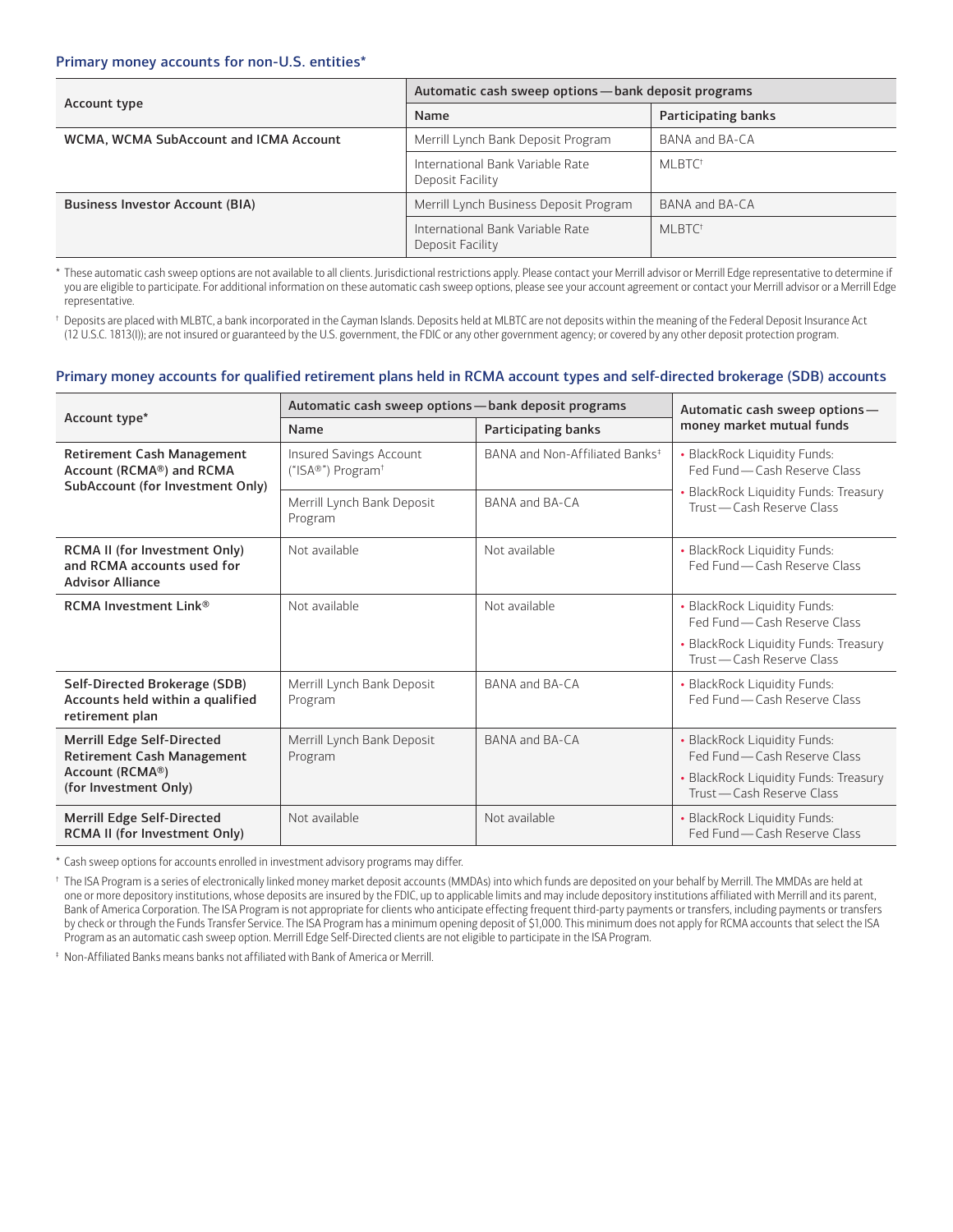#### No sweep

A "No Sweep" option is available to CMA, WCMA, BIA, EMA and ICMA accounts. If you choose this option, your cash will not be automatically swept into a bank deposit program. Instead, it will remain as cash until it is needed to satisfy any debits and will not earn interest or dividends. Free credit balances and cash held in a brokerage account at Merrill are "cash" and receive SIPC and excess-SIPC protection. For additional information on the SIPC, visit [sipc.org](https://www.sipc.org).

If your account is enrolled in a Merrill investment advisory program and you choose the No Sweep option, you should understand that Merrill may charge an asset-based advisory fee on the cash in the account even though you are not earning any interest or dividends on that cash.

# Benefits to Merrill

# Bank deposit programs

Deposits held at the Merrill Lynch Affiliated Banks are financially beneficial to Merrill and its affiliates. For example, the Merrill Lynch Affiliated Banks use bank deposits to fund current and new lending, investment and other business activities. Like other depository institutions, the profitability of the Merrill Lynch Affiliated Banks is determined in large part by the difference between the interest paid and other costs incurred by them on bank deposits, and the interest or other income earned on their loans, investments and other assets. The deposits provide a stable source of funding for the Merrill Lynch Affiliated Banks, and borrowing costs incurred to fund the business activities of the Merrill Lynch Affiliated Banks have been reduced by the use of deposits from Merrill clients.

Merrill receives:

- Up to \$100 per year from BANA and BA-CA for each account that sweeps to the Merrill Lynch Bank Deposit Program, Merrill Lynch Business Deposit Program and Merrill Lynch Direct Deposit Program
- Up to \$85 per year for each account that sweeps to the Retirement Asset Savings Program
- Up to \$100 per year from MLBTC for each account that sweeps to the International Bank Variable Rate Deposit Facility
- A fee of up to 2% per annum of the average daily balances from the ISA banks

This compensation is subject to change from time to time, and Merrill may waive all or part of it.

Merrill advisors are compensated based on their clients' total deposits held in the Merrill Lynch Affiliated Banks (excludes Retirement Asset Savings Program). Advisors are also compensated on balances held in the ISA Program from participating banks.

#### Money market mutual funds

Assets held in the money market mutual funds are also financially beneficial to Merrill and its affiliates. Merrill provides the platform infrastructure related to the use of these money market mutual funds as the automatic cash sweep option in accounts at Merrill as well as distribution, marketing support and other services with respect to the money market mutual funds. In consideration of the provision of the infrastructure, marketing support and/or other services, Merrill receives compensation of up to 0.09% annually of the value of money market mutual fund shares held in Merrill accounts.

The money market mutual funds may include an annual asset-based administrative service fee of up to a maximum of 0.40%. This and other important information can be found in the fund's prospectus.

Merrill also provides various subaccounting and other related administrative services with respect to each money market mutual fund position held in an account at Merrill. As compensation for these services, Merrill receives up to 0.005% annually of the value of money market mutual fund shares held in a client's account at Merrill.

Merrill advisors are compensated based on their clients' total assets held in the cash sweep option money market mutual funds.

# No sweep

If you choose the "No Sweep" option, it is important to understand that as a registered broker-dealer, Merrill may benefit from the possession or use of cash balances, also known as free credit balances, in your accounts, subject to restrictions imposed by Rule 15c3-3 under the Securities Exchange Act of 1934.

# Rates and yields

Interest rates for the Merrill Lynch Bank Deposit Program, Merrill Lynch Business Deposit Program, Merrill Lynch Direct Deposit Program, Retirement Asset Savings Program and International Bank Variable Rate Deposit Facility:

- Are determined by the Merrill Lynch Affiliated Banks in their sole discretion
- Are variable and may change at any time after the account is opened, without notice or limit; fees may reduce earnings
- May be higher or lower than the interest rates and annual percentage yield (APY) available to other depositors of the Merrill Lynch Affiliated Banks for comparable accounts or the rates of return payable on comparable arrangements offered to Merrill clients

MMDAs established through the ISA Program will receive the same interest rate regardless of the depository institutions at which the MMDAs are established. This rate will be determined each week, on the basis of prevailing market conditions, at a level at which Merrill is willing to have MMDAs offered to its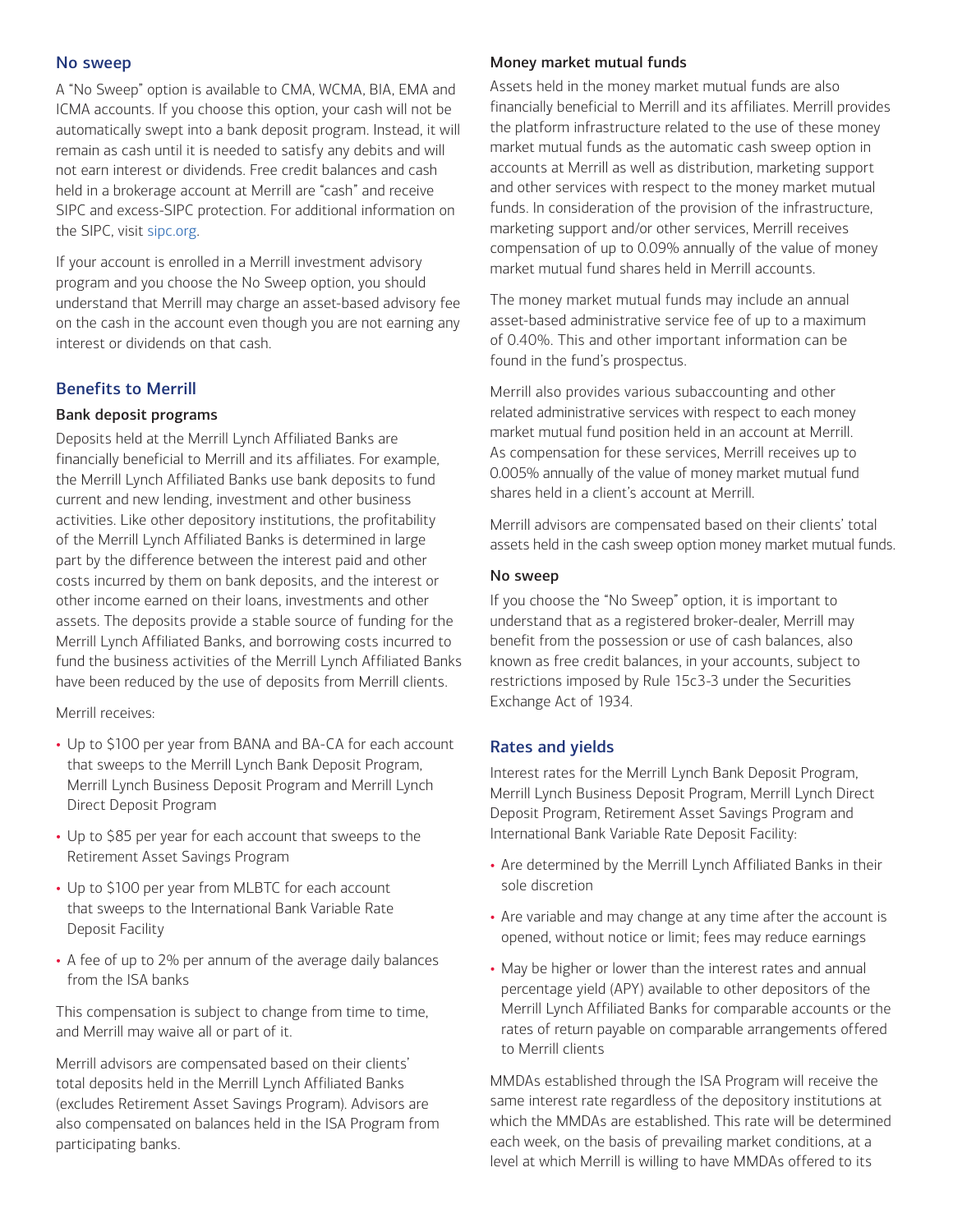customers. The interest rates paid with respect to the MMDAs established through the ISA Program may be higher or lower than the interest rates available to depositors making deposits directly with the depository institutions for comparable accounts.

For certain account types with the Merrill Lynch Bank Deposit Program, Retirement Asset Savings Program or Merrill Lynch Business Deposit Program, interest rates are tiered based upon your relationship with Merrill. Clients with higher total eligible assets may receive a higher yield on their bank deposits. You may be eligible to link your accounts to potentially earn a higher rate of interest on your bank deposit balances. For rules regarding linking, please see your account agreement.

Clients should compare the terms, interest rates, APY, rates of return, required minimum amounts, charges and other features with other accounts and alternative investments before deciding to maintain balances in deposit accounts through the Merrill Lynch Bank Deposit Program, Retirement Asset Savings Program, Merrill Lynch Business Deposit Program, Merrill Lynch Direct Deposit Program, International Bank Variable Rate Deposit Facility or ISA Program.

Your Merrill advisor is available to discuss alternatives for your cash as the yields on respective cash sweep options may change, depending on market conditions, at different times throughout the year.

Yield information on any deposits held at the Merrill Lynch Affiliated Banks and in the ISA Program is included on your Merrill account statement. You can also obtain current interest rate information on [MyMerrill.com®](http://MyMerrill.com) or [MerrillEdge.com](http://MerrillEdge.com) (see the "Deposit Account & Money Fund Rates" link at the bottom of each page).

# FDIC insurance

Sweep deposits in BANA, BA-CA and the non-affilated banks in the ISA Program (together, "Sweep Banks") are insured by the FDIC up to the applicable standard maximum deposit insurance amount (SMDIA). The SMDIA is currently \$250,000 per depositor, per ownership category, per bank. Deposits maintained in different categories of legal ownership — such as individual accounts, joint accounts or certain retirement accounts — are separately insured by the FDIC, up to applicable insurance limits. FDIC insurance covers both principal and credited interest. Any accounts or deposits maintained with one of the participating Sweep Banks in the same legal ownership category, whether directly, through other Merrill accounts or through any other intermediary, would be aggregated for FDIC insurance limit purposes.

Deposits placed with MLBTC are not deposits within the meaning of the Federal Deposit Insurance Act (12 U.S.C. 1813(I)). MLBTC deposits are not insured or guaranteed by the U.S. government, the FDIC or any other government agency or covered by any other deposit protection program.

# Clients are responsible for monitoring the total amount of deposits held at the Sweep Banks in order to determine the extent of FDIC insurance.

For additional information on FDIC insurance, visit [fdic.gov](http://fdic.gov).

# SIPC and excess-SIPC coverage

The securities and cash that Merrill holds in your brokerage account are protected by the SIPC. If a U.S. broker-dealer fails, SIPC funds are available to make up for any shortfall of client assets that the broker-dealer was required to maintain — up to a maximum of \$500,000 per client for securities, inclusive of up to \$250,000 per client for cash. In addition, Merrill has obtained "excess SIPC" coverage from a Lloyd's of London syndicate for large client accounts. This policy provides further protection (including up to \$1.9 million for cash) for customers who would not be made whole by the SIPC, subject to an aggregate loss limit of \$1 billion for all customer claims.

Please note that money market mutual funds and deposits in the Sweep Banks or MLBTC are not "cash" for purposes of SIPC account protection. Rather, money market mutual funds receive SIPC and excess-SIPC protection as securities, and deposits in the Sweep Banks are protected by FDIC insurance. SIPC and excess-SIPC coverage do not protect against investment losses from market action.

For additional information on the SIPC, visit [sipc.org.](https://www.sipc.org)

# Additional information on cash sweep options

Please refer to the disclosures in your account agreement for additional and more detailed information concerning sweep deposits with the Merrill Lynch Affiliated Banks. For additional information on the ISA Program, refer to your ISA Fact Sheet.

You may take action to move cash from your sweep deposits into other investments, including other cash products or cash alternatives. There are other cash management products available for investment that may pay a higher yield than is provided in the sweep deposits. Certain eligibility rules may apply. Please contact your Merrill advisor or Merrill Edge representative if you would like to discuss other available cash alternatives.